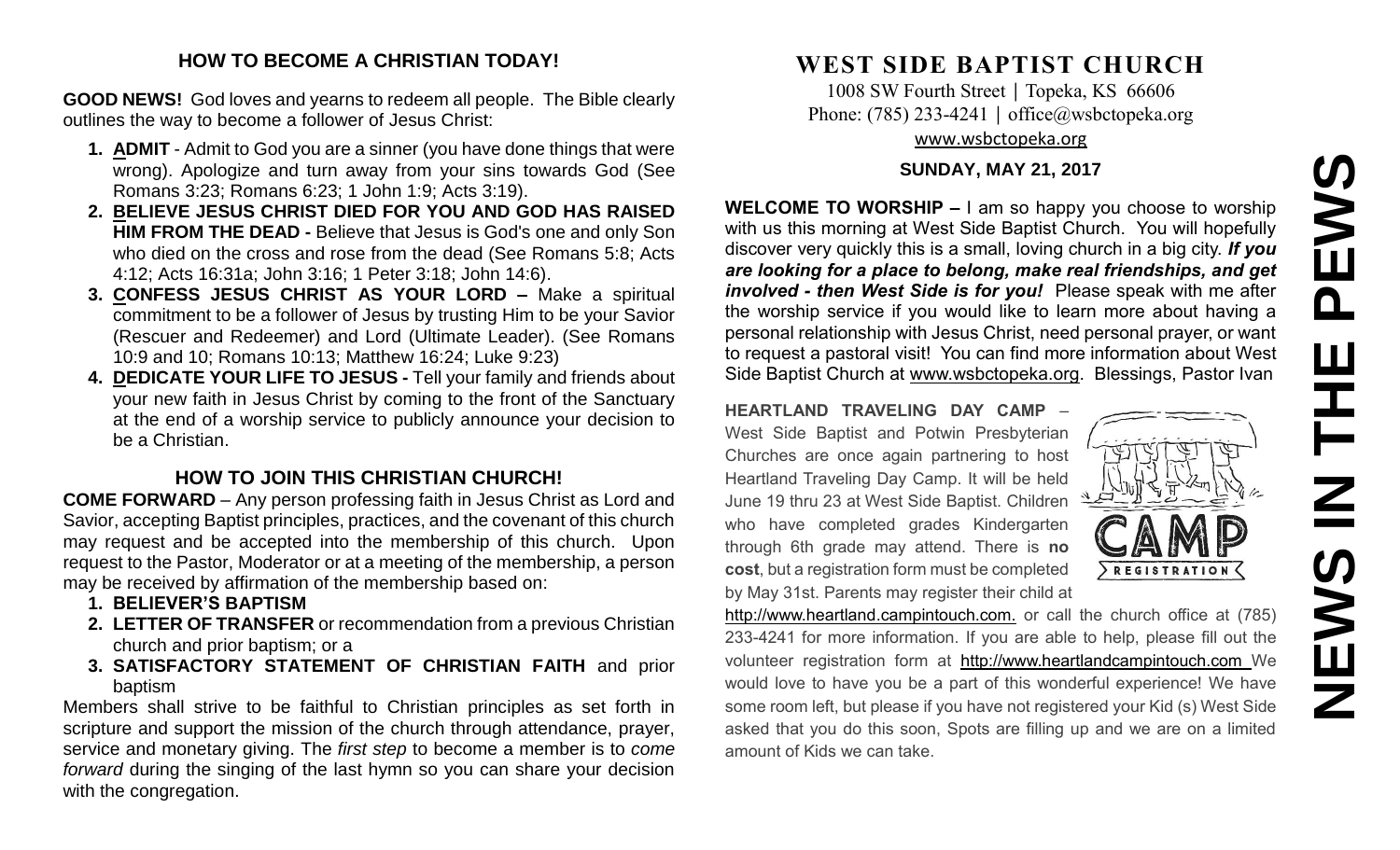### **WEEKLY CALENDAR**

#### **SUNDAY, TODAY PASTOR GONE**

#### **MONDAY, MAY 22**

 **TUESDAY, May 23**

#### **WEDNESDAY, May 24**

#### **THURSDAY, MAY 25**

 1:00 – 3:00 pm Baby Closet 6:30 pm NIA Meeting

**FRIDAY, May 26**

#### **SATURDAY, May 27**

#### **SUNDAY, May 28**

10:30 am Worship

9:15 am Sunday School 10:30 am Worship (S) No Bible Study – Book of Isaiah (HH)

 9:00 – 11:00 am Baby Closet Ministry 6:00 pm Capital City Men's Chorus (FH)

7:15 pm Outreach Meeting (HH)

 10:30 am Bible Study (HH) 5:00 – 7:00 pm Baby Closet Ministry 6:00 pm Choir Practice (S)

 10:30 am Financial Peace 1:00 pm Worship Team Practice (S)

 9:15 am Sunday School 4:00 pm Bible Study - Book of Isaiah (HH)

**Christian Ed meeting for June has been scheduled for Wednesday June 14 @ 6:00 pm. This is a new day & time for the month of June only.**

## **IN OUR THOUGHTS AND PRAYERS**

Trena Ansell – hip replacement Mark Arnold (Alice and Clarence Payne's brother-in-law) In Remission \*Jane Baker – Healing for health concerns Albert Carpenter – Healing for health issues (Harry and Pat's son) Bradley Carpenter – Healing for liver (Harry and Pat's grandson) Susan Carpenter – Healing (Harry and Pat's daughter in law) \*June Cunningham – Healing for health concerns Zaylee Fortson – Healing for leukemia (age 8) in Superior, Montana. Grace Hart – Healing for health concerns (Janet Nyfeler's mother) Jack & Amanda Hilbert – Pregnancy (Almira's Granddaughter) \*Russ Hunter – Healing for health issues (Fran's husband) \*Alice Kieffer – Healing for health concerns and on oxygen Karen Kirby – Healing for health concerns \*Reginald Kirby – Healing for health concerns Larry Kramer – nieces' husband Brian has cancer \*Etta Landis – Healing for health concerns (Legend at Capital Ridge) Ernie Longstaff – Surgery to remove Kidney 5/25/2017 \*Madeleine Martinson – Healing for health concerns \*Mae Martin – Healing for health concerns Josiah Matlock – Healing for leukemia (Candace Calloway's daughter) Nancy May – Healing for health concerns Marie Merrifield – fell and broke some ribs Don Morris – Surgery on 5/18/2017 Ken Paslay – Diabetes issues Sonny Payne – Healing for health concerns (Clarence Payne's brother) \*Juanita Plankinton – Healing for health concerns Becky Poe – recovering from knee replacement Roxie – Healing health concerns (Molly Morris' sister/b-i-l) Elaine Randle – Healing for health concerns (Marianne Spano's sister) Lynn Reeves – Healing for health concerns Jill Roesler – Healing for health concerns Marty Rosa – Healing for health concerns \*Jeff Runyan – Healing for health concerns Colleen Smith – Brother Mike has mass on the throat having it checked out \*Hazel Smith-Tindall – Healing for health concerns